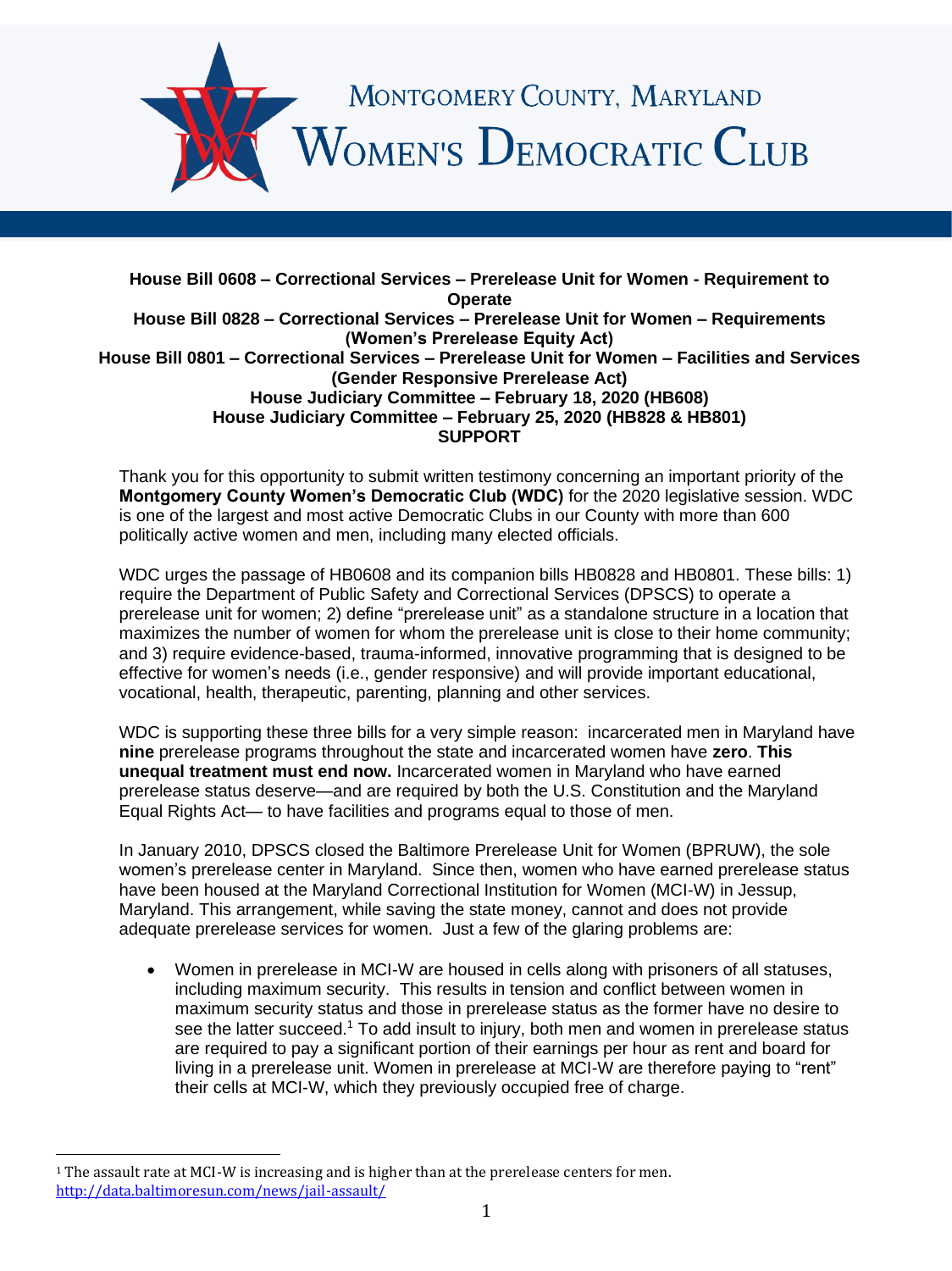

- Job possibilities in Jessup (population  $7,137$ <sup>2</sup> are limited. According to a guard at MCI-W with whom members of the Women's Democratic Club spoke, the women in prerelease status work "either at the truck stop or at Checker's."<sup>3</sup> In addition to being low-paid positions which teach few job skills, unless a woman resides in or near Jessup, she cannot keep the job upon release.
- There is no public transit that reaches MCI-W. Therefore, women in prerelease status in Jessup are not learning how to navigate public transit, a necessary skill for returning women. Those who work are taken to their jobs in prison vans (for which they pay a fee). In addition, if women in prerelease status want to visit family and children, they must pay for private transportation. That, together with being housed in a maximum-security prison, is an impediment to successful reunification of children and their incarcerated mothers, most of whom are single heads of their households.<sup>4</sup>
- Because MCI-W is a prison, not a standalone prerelease unit, there is no access to WiFi and computers to enable women to secure jobs and housing for when they return to their home communities.

The consequences of housing women in prerelease status in MCI-W are that formerly incarcerated women are returning home without a job, without housing, without an opportunity to learn or re-learn basic life skills, disconnected from their communities, and most importantly, without having laid the groundwork for successful reunification with children and family. The essential element of prerelease is that it is based in the community. MCI-W is nobody's community. **In short, housing women in prerelease at MCI-W defeats the entire purpose of prerelease.**

In Montgomery County, women have prerelease programming and services that are equal to those offered to men. WDC wants women in state custody to have the opportunity to return to their families and home communities with the same chance of success that women in Montgomery County have. We recognize that this will cost money—money the state has been unwilling to spend on women since January 2010 but has been completely willing to spend on men. In this vein, we urge you to question hard the capital costs identified in the Fiscal Note. Based on our independent research (detailed below), we believe those costs are grossly inflated.

- The entire Dorsey Run Correctional Center-a minimum-security facility with capacity for 1120 beds-was constructed for \$48 million in 2012-2014.<sup>5</sup> When it closed, the BPRUW housed approximately 140 women, or 13% of the capacity of Dorsey Run. Yet, DPSCS claims that a standalone women's prerelease unit would cost nearly twice the cost of Dorsey Run even though Dorsey Run has higher security requirements. This claim defies credibility.
- The Fiscal Note never defines the square footage that would be necessary to house the women's prerelease unit. Therefore, we cannot determine with any accuracy whether the estimated construction costs bear any semblance to the average per-square-foot construction costs of similar projects. In Montgomery County, for example, the average cost of school construction—which very much approximates the construction type of the Montgomery County Prerelease Center—is

<sup>2</sup> [https://en.wikipedia.org/wiki/Jessup,\\_Maryland](https://en.wikipedia.org/wiki/Jessup,_Maryland)

<sup>3</sup> Conversation between Fran Rothstein, Lynn Olson and Beth Tomasello (WDC Members) and MCI-W prison guard, January 23, 2020

<sup>4</sup> <http://www.wpaonline.org/resources/quick-facts>

<sup>5</sup> <https://www.pjdick.com/project/dorsey-run-correctional-facility-phase-i/>

<https://www.pjdick.com/project/dorsey-run-correctional-facility-phase-ii/>